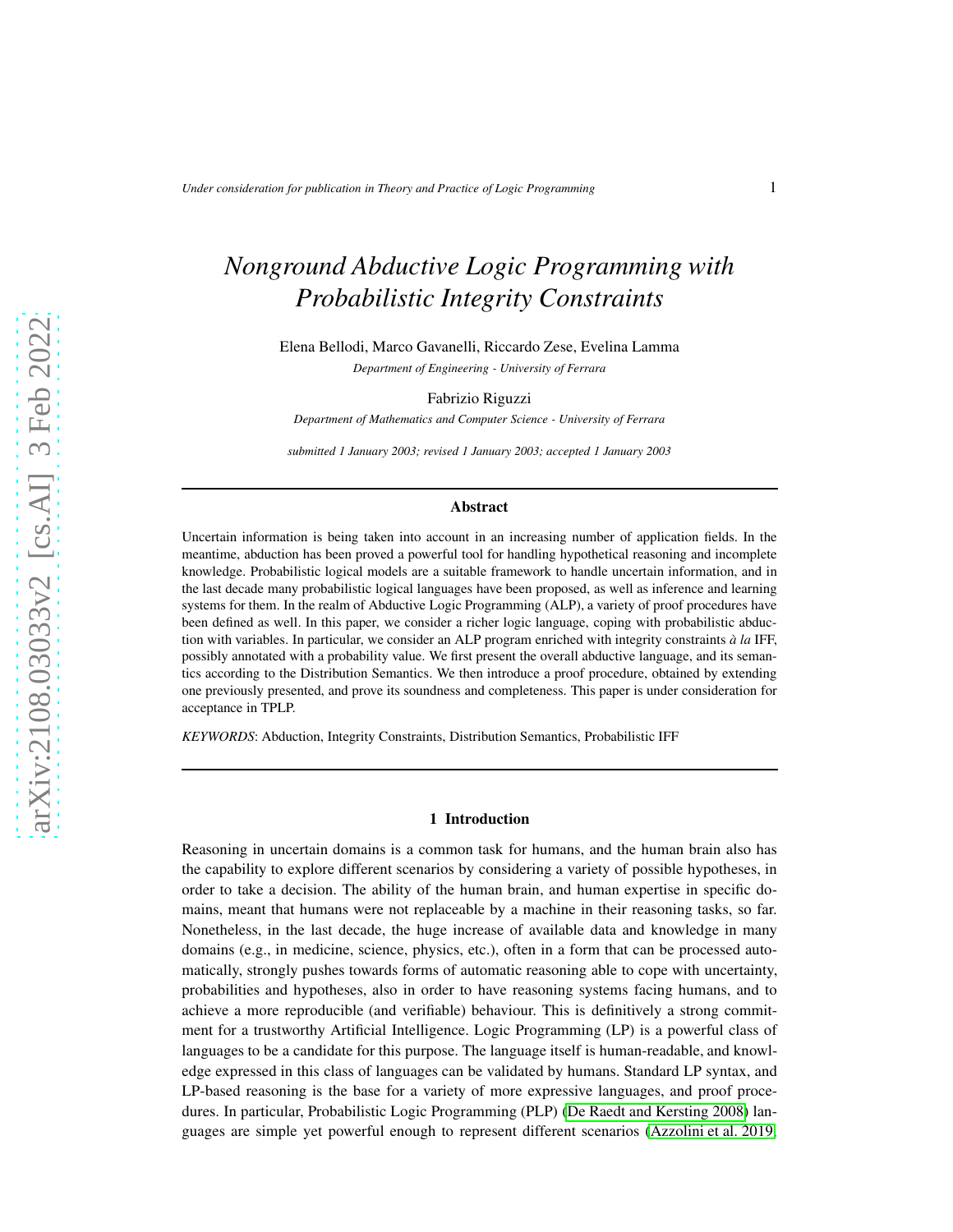[Nguembang Fadja and Riguzzi 2017\)](#page-15-2). Several of these languages are based on the *distribution semantics*(Sato 1995), such as PRISM (Sato 1995), LPAD [\(Vennekens et al. 2004\)](#page-15-3), and ProbLog (De Raedt et al. 2007).

In the meantime, Abductive Logic Programming (ALP) [\(Kakas et al. 1998\)](#page-15-4) has been proven very effective for hypothetical reasoning and for formalizing a variety of domains and applications, ranging from diagnosis to societies of agents and accountable protocols for multi-agent systems, commitments and normative systems, web service choreographies. ALP is based on a declarative (model-theoretic) semantics and equipped with an operational semantics in terms of a proof-procedure. The IFF proof-procedure was proposed by [Fung and Kowalski \(1997\)](#page-15-5) to support abductive reasoning also in presence of non-ground abducible literals.

In this paper we consider a richer logic language, coping with *probabilistic abduction with variables*. In particular, we consider an ALP program featuring also *Integrity Constraint*s (ICs) similar to those offered by IFF, extended by the possibility of annotating them with a probability value, that makes it possible to handle uncertainty of real world domains. Probabilistic integrity constraints were defined by [Riguzzi et al. \(2020\)](#page-15-6): programs containing such constraints are called Probabilistic Constraint Logic Theories (PCLTs) and may be learned directly from data by means of PASCAL ("ProbAbiliStic inductive ConstrAint Logic"), a system that learns both their structure and parameters from interpretations. However, a system able to reason about these integrity constraints is still missing. Consider the following example.

#### *Example 1*

Several years ago, a murder in Italy captured the attention of the population: a woman was murdered, and the main indicted person was her husband. The collected evidence included the following facts: the woman was killed in the house where she lived with her husband (house1); a pillow stained with the blood of the victim was found in another house (house2) some hundreds of km away; the husband had the keys of this second house.

We can represent the facts listed above in the following knowledge base:

has\_keys ( husband , house1 ). has\_keys ( husband , house2 ).

The goal is to find the murderer *M*, i.e., the person who entered both houses and killed the victim:

 $G =$  enter (M, house1),  $killed$  (M, woman), enter (M, house2).

Predicates  $k \in \mathcal{U}$  led and enter are not known in the knowledge base, and they must be hypothesized: in ALP they are considered abducibles (in this paper, abducibles are in  $italic$ ). Notice that this problem requires non-ground abduction, since the murderer *M* is unknown, and it is not even possible to list all the possible murderers.

The relationship between having the keys and entering a house can be stated through an integrity constraint

<span id="page-1-0"></span>
$$
enter (P, H) \rightarrow has\_keys(P, H). \qquad (ic_1)
$$

saying that if a person P enters a house H, (s)he must have the keys.

However, the information encoded in  $ic_1$  is not 100% sure: a person could also enter the house without having the keys, e.g., by breaking a window or picking the lock of the door. The encoding would be more faithful to reality if a probability was associated to  $ic_1$  $ic_1$ . The probability that  $ic_1$ does not hold would be quite low, since entering with the keys is much easier than with unlawful methods, in which the intruder could be noticed and arrested.

Most previous works proposing probabilistic abductive logic programming have considered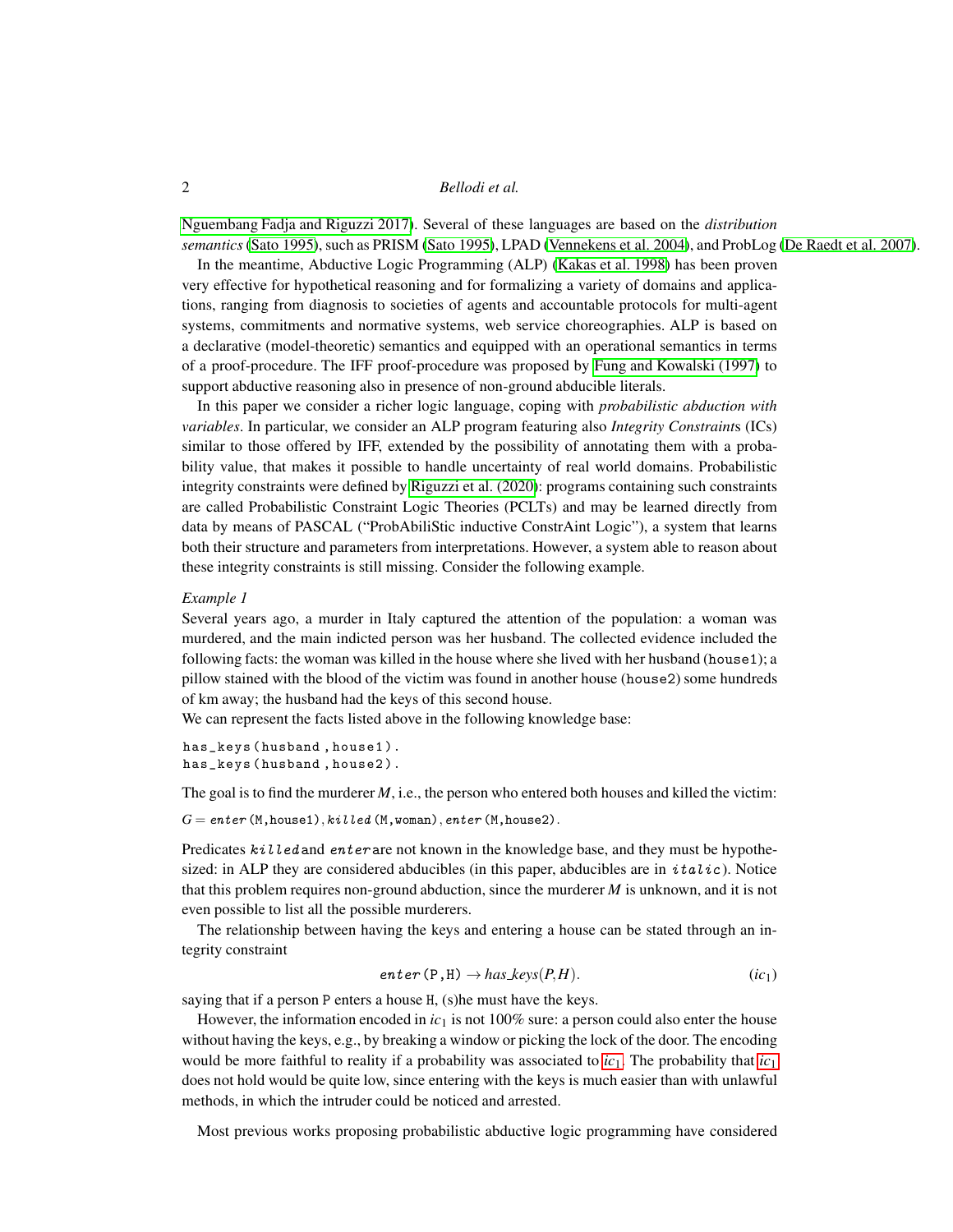only abduction of ground atoms (Poole 1993; [Arvanitis et al.](#page-14-0) 2006; Inoue et al. 2009; [Kate and Mooney 2009;](#page-15-7) Raghavan 2011; [Turliuc et al. 2013;](#page-15-8) Rotella and Ferilli 2013). To the best of our knowledge, only Christiansen (2008) focused on probabilistic non-ground abduction, and this clearly extends the expressiveness of the language, as well as the answer capabilities of the proof-procedure: as a matter of fact, non-ground abduction can provide answers in which not all parts of the answer are completely defined, and in which possible hypotheses, for some given evidence, are assumed without complete knowledge. This more closely resembles the capabilities of the human brain, that is able to hypothesize the existence of some action, force or individual causing an effect even without complete knowledge of whom, or which force is responsible. On the other hand, the proof-procedure by Christiansen (2008) considers only a limited form of negation and assigns probabilities only to abducibles. In our work, instead, we extend ALP to give the possibility to probabilistically annotate integrity constraints to enrich the standard semantics. This leads to a probabilistic ALP reasoning system that clearly improves on existing systems such as the one by Christiansen, since annotating ICs also allows one to obtain the same effect of adding probabilities to abducibles. Moreover, machine learning systems already exist that learn probabilistic integrity constraints from data in the same form proposed in this paper, such as the aforementioned PASCAL, however, no abductive logic programming reasoning system existed before to exploit the learned constraints: in this paper we fill this gap.

The paper is organized as follows. Sect. [2](#page-2-0) introduces information about the IFF semantics necessary for understanding Sect. [3](#page-3-0) and [4](#page-4-0) that discuss language, syntax, and semantics of the proposed probabilistic non-ground abduction proof-procedure, called IFF*Prob*. Sect. [5](#page-6-0) proves soundness and completeness of IFF*Prob*, while Sect. [6](#page-7-0) describes its implementation and Sect. [7](#page-10-0) discusses some real world application examples. Sect. [8](#page-12-0) shows preliminary scalability tests. Sect. [9](#page-13-0) presents related work and Sect. [10](#page-14-1) concludes the paper.

#### 2 Background

<span id="page-2-0"></span>*IFF Declarative Semantics.* A IFF [\(Fung and Kowalski 1997\)](#page-15-5) program is a triple  $\langle KB, IC, \mathscr{A} \rangle$ .  $\mathscr A$  is a set of *abducible predicates*, or simply abducibles. An abducible is a predicate about which it is possible to make assumptions, such as about its truth. An abducible atom is an atom built on an abducible predicate. In this work, abduced literals can contain variables, that are implicitly existentially quantified. KB is a set of logic programming clauses of the form

$$
h \leftarrow b_1, \ldots, b_m
$$

where  $m \ge 0$ , and each  $b_i$  with  $1 \le i \le m$  is a literal (i.e., an atom or its negation), while h is an atom that cannot be built on a predicate in  $\mathscr A$ . *h* is called *head*, while  $b_1, \ldots, b_m$  is called the *body* of the clause.

IC is a set of implications, called *Integrity Constraint*s (ICs). Each *ic* ∈ IC has the form

$$
b_1,\ldots,b_n\to H_1\vee\cdots\vee H_k
$$

where  $b_1, \ldots, b_n$  is a conjunction of atoms called *Body* of the IC *ic*, while the disjunction  $H_1 \vee$  $\cdots \vee H_k$  is called the *Head*. Each  $H_i$  with  $1 \leq i \leq k$  is a conjunction of literals  $h_1, \ldots, h_l$ .

A goal *G* is a conjunction of literals of the form  $g_1, \ldots, g_m$  with  $m \ge 1$ .

To define the abductive semantics, we need to recall some definitions. An IC, clause or abducible is *ground* if it does not contain variables. A *substitution* <sup>θ</sup> is an assignment of variables to terms:  $\theta = \{V_1/t_1, \ldots, V_n/t_n\}$ . The application of a substitution  $\theta = \{V_1/t_1, \ldots, V_n/t_n\}$  to an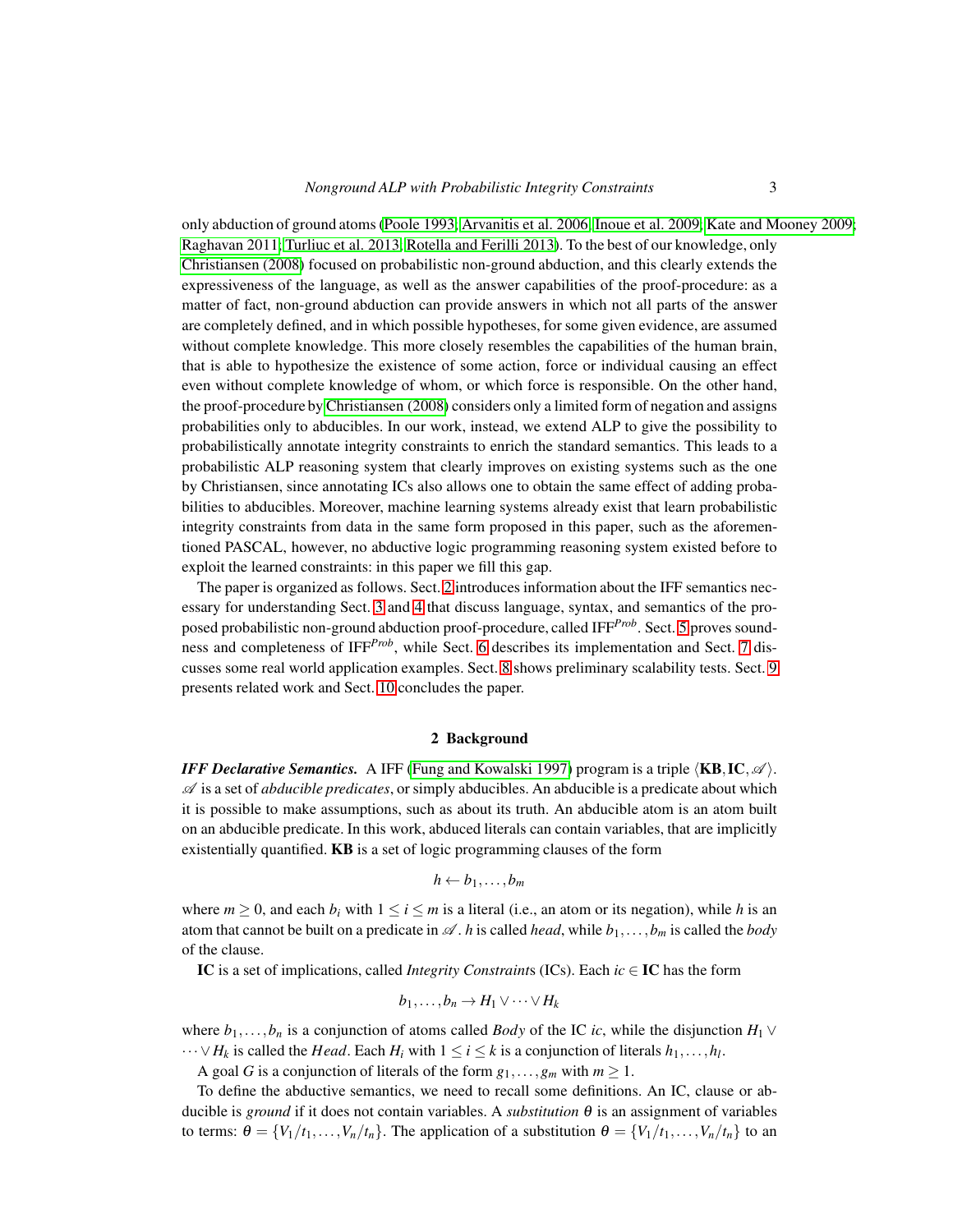IC *ic*, indicated with  $ic\theta$ , is the replacement of each variable  $V_i$  appearing in *ic* and in  $\theta$  with  $t_i$ . *ic*θ is called an *instance* of *ic*.  $θ$  is *grounding* for *ic* if *ic*θ is ground. The same applies to clauses and abducibles as well.

The IFF abductive semantics defines an abductive answer to a goal *G* as a pair  $(\Delta, \theta)$ , where  $\Delta$  is a set of abducible atoms and  $\theta$  is a substitution for the variables contained in *G*, such that

$$
KB \cup \Delta \models IC \qquad \text{and} \qquad (1)
$$
  

$$
KB \cup \Delta \models G\theta
$$

where  $\models$  is entailment according to the 3-valued completion semantics [\(Kunen 1987\)](#page-15-9), i.e., we require that every 3-valued models of the completion [\(Clark](#page-15-10) 1978) of KB∪∆ is also a 3-valued model of IC. In such a case, we write  $ALP \models^{\Delta} G$ . Variables in *G* are free, the remaining variables in  $\Delta$  are existentially quantified, while variables in **KB** and **IC** are implicitly universally quantified with scope the entire implication.

[Riguzzi et al. \(2020\)](#page-15-6) introduce (although not in the context of ALP) the concept of *Probabilistic Integrity Constraint* (PIC)

<span id="page-3-1"></span>
$$
p_i :: Body \rightarrow Head \tag{2}
$$

<span id="page-3-0"></span>where  $p_i$  is a probability  $\in [0,1]$ .

# 3 IFF*Prob* Syntax and Declarative Semantics

IFF*Prob* programs define a probability distribution over IFF programs inspired by the distribution semantics proposed in the field of Probabilistic Logic Programming (Sato 1995). A IFF*Prob* program, similarly to IFF, is a triple  $ALP_p = \langle KB, IC, \mathcal{A} \rangle$ , however, in this case, the set IC is defined as  $IC^p \cup IC^{np}$ , where  $IC^p$  is a set of PICs as in Eq. [2](#page-3-1) while  $IC^{np}$  is a set of (non-probabilistic) ICs as in the IFF.

It is worth noting that associating probabilities to ICs makes IFF*Prob* more general than other frameworks (Christiansen 2008) in which probabilities are attached to abducibles, since the fact that abducible  $\alpha$  has probability  $p$  can be simply expressed by the PIC

$$
(1-p) :: a \rightarrow false.
$$

A IFF<sup>*Prob*</sup> program  $T = \langle \mathbf{KB}, \mathbf{IC}, \mathcal{A} \rangle$  defines a probability distribution over IFF programs called *worlds* where the constraints set includes each  $ic \in \mathbf{IC}^{np}$ , and some instances of any  $ic \in \mathbb{R}^{np}$ IC<sup>*p*</sup> included with probability  $p_i$ .

An *atomic choice* is a triple  $(ic_i, \theta_j, k)$  where  $ic_i$  is the *i*-th PIC,  $\theta_j$  is a substitution for the variables in *ic<sub>i</sub>*, and  $k \in \{0, 1\}$  indicates whether *ic<sub>i</sub>* $\theta_j$  is chosen to be included in a world (*k* = 1) or not  $(k = 0)$ . A *composite choice* E is a consistent set of atomic choices, where *consistent* means that *E* does not contain two atomic choices  $(ic_i, \theta_j, k), (ic_i, \theta_j, m)$  with  $k \neq m$ , i.e.,  $(ic_i, \theta_j, k) \in$  $E$ ,  $(ic_i, \theta_j, m) \in E \Rightarrow k = m$  (only one decision for each instance of each PIC).

The probability of a composite choice *E* is

$$
P(E) = \prod_{(ic_i, \theta_j, 1) \in E} p_i \prod_{(ic_i, \theta_j, 0) \in E} (1 - p_i)
$$

where  $p_i$  is the probability associated with PIC  $ic_i$ .

A *selection*  $\sigma$  is a *total* composite choice, i.e., it contains an atomic choice for every instance up to renaming of every PIC of the IFF<sup>*Prob*</sup> program. Given a selection  $\sigma$ , the world  $\mathcal{W}_{\sigma}$  is defined as  $\mathscr{W}_{\sigma} = \{ic_i\theta_j | (ic_i, \theta_j, 1) \in \sigma\}$ . Let us indicate with  $\mathscr{S}_T$  the set of all selections and with  $\mathscr{W}_T$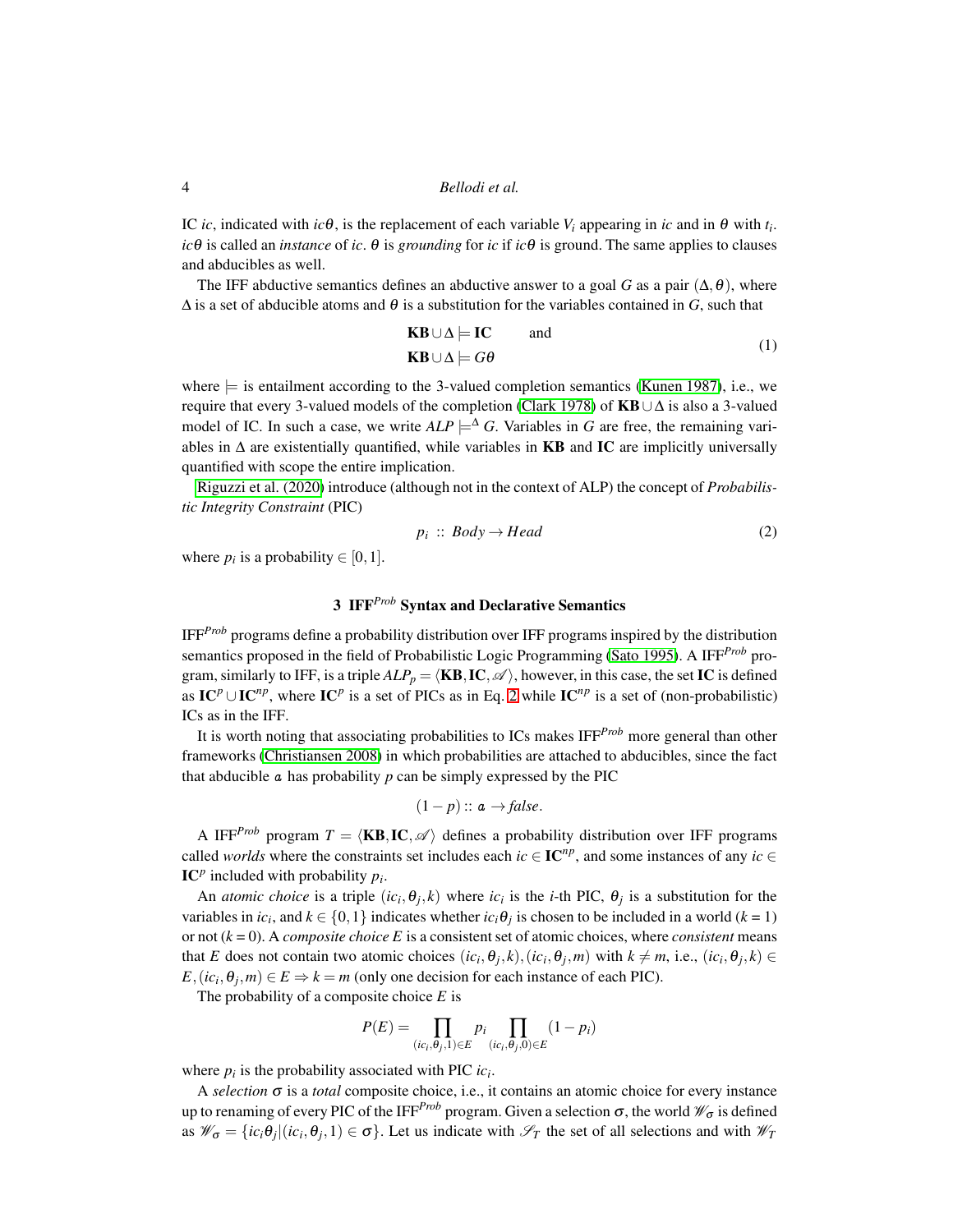the set of all worlds. The probability of a world  $\mathcal{W}_{\sigma}$  is  $P(\mathcal{W}_{\sigma}) = P(\sigma)$ .  $P(\mathcal{W}_{\sigma})$  is a probability distribution over worlds, i.e.,  $\sum_{\mathscr{W} \in \mathscr{W}_T} P(\mathscr{W}) = 1$ .

Given a world  $\mathcal W$ , the conditional probability that a goal G is satisfied in the world is defined as  $P(G|\mathscr{W}) = 1$  if  $\exists \Delta \langle \mathbf{KB}, \mathscr{W}, \mathscr{A} \rangle \models^{\Delta} G$  and 0 otherwise. Given a goal *G*, its probability  $P(G)$ can be defined by marginalizing the joint probability of the goal and the worlds:

$$
P(G) \quad = \quad \sum_{\mathscr{W} \in \mathscr{W}_{T}} P(G, \mathscr{W}) = \sum_{\mathscr{W} \in \mathscr{W}_{T}} P(G|\mathscr{W})P(\mathscr{W}) = \sum_{\mathscr{W} \in \mathscr{W}_{T} : \mathscr{W} \models G} P(\mathscr{W})
$$

Therefore, the probability of a goal *G* can be computed by summing the probability of the worlds where the goal is true.

Given a goal *G* to solve, an *explanation* is a composite choice *E* for *G* such that *G* is entailed by every world of  $\omega_E$ , where  $\omega_E = \{ \mathcal{W}_\sigma | \sigma \in \mathcal{S}_T, \sigma \supseteq E \}$  is the set of worlds compatible with *E*.

We also define the set of worlds identified by a set of explanations  $\mathscr{E}$  as  $\omega_{\mathscr{E}} = \bigcup_{E \in \mathscr{E}} \omega_E$ . A set of explanations  $\mathscr E$  is *covering* with respect to *G* if every world  $\mathscr W \in \mathscr W_T$  in which *G* is entailed is such that  $\mathscr{W} \in \omega_{\mathscr{E}}$ . Two explanations  $E_1$  and  $E_2$  are *incompatible* if their union is inconsistent, i.e., given a PIC *ic* and a substitution  $\theta$ , the explanations  $E_1 = \{(ic, \theta, 1)\}$  and  $E_2 = \{(ic, \theta, 0)\}$ are incompatible. A set  $\mathscr E$  is pairwise incompatible if for all  $E_1 \in \mathscr E$ ,  $E_2 \in \mathscr E$ ,  $E_1 \neq E_2$  implies  $E_1$  and  $E_2$  are incompatible. The probability of a pairwise incompatible set of explanations  $\mathscr E$  is defined as  $P(\mathscr{E}) = \sum_{E \in \mathscr{E}} P(E)$ .

#### *Definition 1* (*Probabilistic Abductive Answer*)

Given an  $ALP_p$ ,  $(\Delta, \theta)$  is a *probabilistic abductive answer* for a goal *G* in the explanation *E* if

$$
\begin{array}{rcl}\n\mathbf{KB} \cup \Delta & \models & G\theta \\
\mathbf{KB} \cup \Delta & \models & \mathbf{IC}^{np} \\
\forall (ic_i, \theta_j, 1) \in E, & \mathbf{KB} \cup \Delta & \models & ic_i \theta_j\n\end{array}
$$

In such a case, we write  $ALP_p \models_E^{\Delta} G$ .

#### *Example 1* (*Continued*)

We are now able to refine the previous example by associating a probability to the IC saying that if a person P enters a house H, (s)he must have the keys: such statement is uncertain, because it might be the case that an unauthorized person is able to enter a house also without having the keys, although with a lower probability, say 0.3:

$$
0.7::\mathit{enter}(P,H)\rightarrow \textit{has} \textit{keys}(P,H). \qquad (ic'_1)
$$

## <span id="page-4-1"></span>4 IFF*Prob* Operational Semantics

<span id="page-4-0"></span>*IFF Operational Semantics.* Before defining the IFF*Prob* operational semantics, we recap the IFF operational semantics [\(Fung and Kowalski 1997\)](#page-15-5).

The following is the subset of IFF transitions that are relevant for this work, in a proof-theory style notation. In the following list, a is an abducible atom, while *p* and *q* represent atoms of either abducible or defined predicates, and *N* is a set of arguments.

• propagation 
$$
\frac{a(N)}{N=N',B\rightarrow H}
$$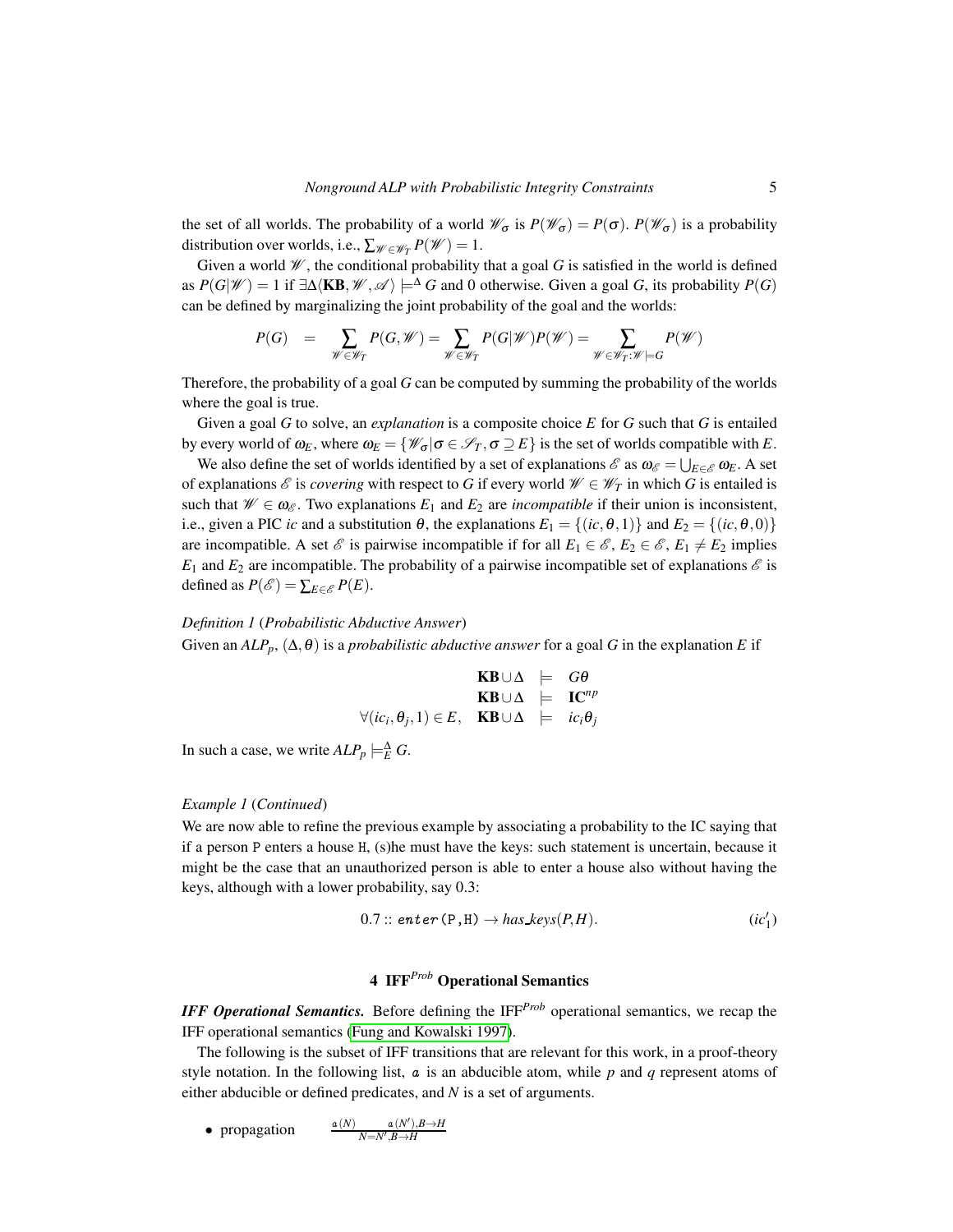• unfolding

$$
p(N) \rightarrow H
$$
  
\n
$$
p(N) \rightarrow H
$$
  
\n
$$
p(N') \leftarrow B'
$$
  
\n
$$
p(N') \leftarrow B'
$$
  
\n
$$
p(N') \leftarrow B'
$$
  
\n
$$
p(N') \leftarrow B'
$$
  
\n
$$
p(N') \leftarrow B'
$$
  
\n
$$
p(N') \leftarrow B'
$$
  
\n
$$
p(N') \leftarrow B'
$$
  
\n
$$
N = N', B' \rightarrow H
$$
  
\n
$$
N = N'', B'' \rightarrow H
$$
  
\n...

 $N = N^k, B^k \to H$ 

• case analysis

$$
\frac{(N=N',B)\to H}{(N=N') ,\quad (B\to H)} \qquad \frac{(N=N',B)\to H}{N\neq N'}
$$

• equality rewriting

$$
\frac{[\exists E][\forall A]A = E}{\theta = \{A/E\}}
$$
\n
$$
\frac{[\exists E][\exists E_1][\exists E_2]E_1 = E_2}{\theta = \{E_1/E_2\}}
$$
\n
$$
\frac{X = t \quad t \text{ coes not contain } X}{\theta = \{E_1/E_2\}}
$$
\n
$$
\frac{X = t \quad t \text{ contains } X}{\theta = \{X/t\}}
$$
\n
$$
\frac{X \neq t \quad t \text{ contains } X}{\text{ true}}
$$
\n
$$
\frac{p(t_1, \ldots, t_n) = p(s_1, \ldots, s_n)}{t_1 = s_1, \ldots, t_n = s_n}
$$
\n
$$
\frac{p(t_1, \ldots, t_n) \neq p(s_1, \ldots, s_n)}{t_1 \neq s_1 \lor \cdots \lor t_n \neq s_n}
$$
\n
$$
p(t_1, \ldots, t_n) = q(s_1, \ldots, s_m) \text{ where } p \neq q \lor n \neq m
$$
\n
$$
\frac{p(t_1, \ldots, t_n) \neq q(s_1, \ldots, s_m) \text{ where } p \neq q \lor n \neq m}{\text{ false}}
$$
\n
$$
\frac{p(t_1, \ldots, t_n) \neq q(s_1, \ldots, s_m) \text{ where } p \neq q \lor n \neq m}{\text{ true}}
$$

where the substitution  $\theta$  is added to the child node. In case two variables with different quantifiers are unified, the new variable is existentially quantified.

• logical simplifications

<span id="page-5-0"></span>
$$
\frac{true \to A}{A}
$$
 (3)  
false\to A  
true  

$$
\frac{true \land A}{A}
$$
 false<sup>A</sup>
$$
\frac{true \lor A}{true}
$$
 false<sup>A</sup>
$$
\frac{false \lor A}{A}
$$

 $a(X)$   $a(Y)$  $X \neq Y$ 

• factoring

*IFF<sup>Prob</sup> operational semantics.* We provide an extended version of the IFF operational semantics capable to deal with probabilistic integrity constraints. We decorate each probabilistic integrity constraint *ic* with its original version and a substitution, initially empty, 
$$
\theta_0
$$
:

 $a(X)$   $a(Y)$ *X*=*Y*

 $i c^{ic\theta_{\emptyset}}$ 

The main transition that needs to be updated is the logical equivalence  $\frac{\text{true} \rightarrow A}{A}$  (Eq [3\)](#page-5-0). Such a rule continues to exist for non-probabilistic ICs, while for probabilistic ones it is replaced by the following two rules:

<span id="page-5-1"></span>
$$
\frac{(p::true \to A)^{ic_i \theta_j} \qquad E \qquad (ic_i, \theta_j, 0) \notin E}{A, \qquad E \cup \{(ic_i, \theta_j, 1)\}\qquad (4)
$$

$$
\frac{(p::true \to A)^{ic_i \theta_j} \qquad E \qquad (ic_i, \theta_j, 0) \notin E}{E \cup \{(ic_i, \theta_j, 0)\})} \tag{5}
$$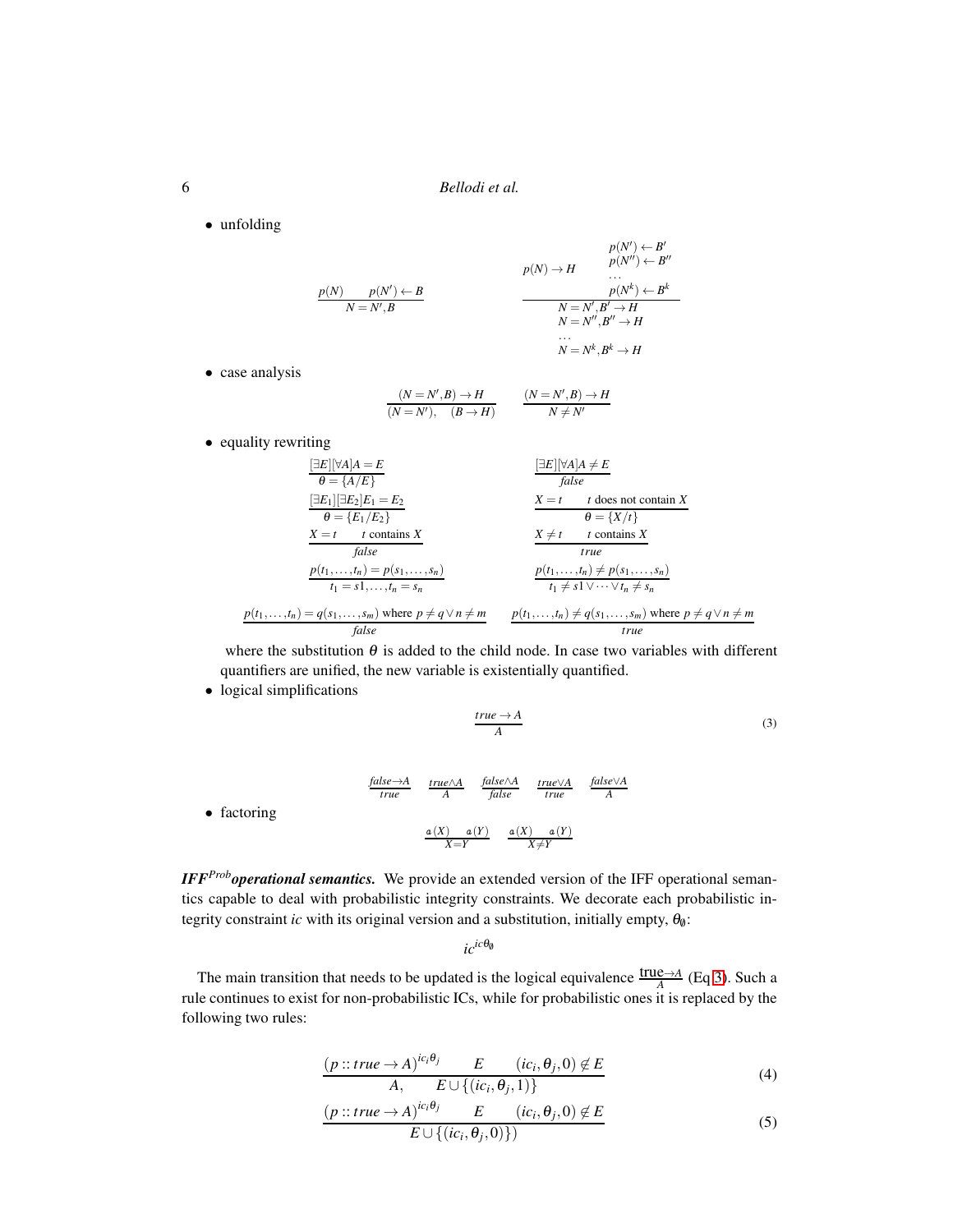Intuitively, when the body of a PIC is proven true, its consequences are not propagated in all possible explanations, but, instead, two alternative explanations are generated: one in which the PIC is assumed to hold and its consequences are propagated, while in the other the PIC is not assumed to hold and the consequence *A* is not derived.

The other transitions are unmodified, except for the decoration explained earlier, e.g., Probabilistic Propagation becomes

$$
\frac{a(X) \qquad (p::a(Y), B \to H)^{ic\theta}}{(p::X = Y, B \to H)^{ic\theta}}
$$

*Definition 2* (*Successful derivation*) Each node of a derivation has the form

 $\langle R,\Delta,PSIC,E,\theta \rangle$ 

where the goal still to be proven is partitioned into the set *R* (Resolvent) of non-abducible literals and the set ∆ of abducible ones, *PSIC* is a set of (probabilistic and non-probabilistic) ICs that must hold, *E* is the current explanation, and  $\theta$  is the current substitution.

A *derivation is successful* for a goal *G* in an  $ALP = \langle KB, IC, \mathcal{A} \rangle$  with explanation *E* if it starts from a node

$$
\langle G,\emptyset,IC,\emptyset,\emptyset\rangle
$$

and terminates in a node

$$
\langle \emptyset, \Delta, PSLC, E, \theta \rangle
$$

where no transition is applicable. If such a derivation exists, we write

$$
ALP\vdash_E^{\Delta} G\theta
$$

<span id="page-6-1"></span>*Definition 3* (*Computed Probability of a goal*)

Let  $\mathscr{E} = \{E|ALP \sqcup_E^{\Delta} G\}$  be the *covering* pairwise incompatible set of explanations for the goal *G*, the computed probability of *G* is  $P(G) = P(\mathcal{E}) = \sum_{E \in \mathcal{E}} P(E)$ .

## 5 Soundness and Completeness

<span id="page-6-0"></span>*Theorem 1* (*Soundness*)

If there exists a successful derivation  $ALP \vdash_E^{\Delta} G\theta$ , then  $ALP \models_E^{\Delta} G\theta$ .

#### *Proof*

Note that, with respect to the original IFF transitions, the new transitions of IFF*Prob* only change the explanations, while all remaining elements of each node of the proof tree remain as in IFF. In particular, all non-probabilistic integrity constraints are handled as in IFF, that is sound [\(Fung and Kowalski 1997\)](#page-15-5), so for each successful derivation  $ALP \vdash_E^{\Delta} G$ ,  $KB \cup \Delta \models \mathbf{IC}^{np}$  holds.

The only modification is probabilistic logical equivalence (Eq [4](#page-5-1) and Eq [5\)](#page-5-1), in which a new branch is added: while in the original IFF proof-procedure, when the condition of an IC is satisfied, the consequence is always added to the node, for probabilistic ICs two mutually-exclusive branches are added to the proof-tree.

In one branch, Eq [4](#page-5-1) is applied and adds the atomic choice  $(i, \theta, 1)$  to *E*. Note that no transition removes elements from *E*. In such a branch, the consequent of  $ic\theta$  is added to the resolvent and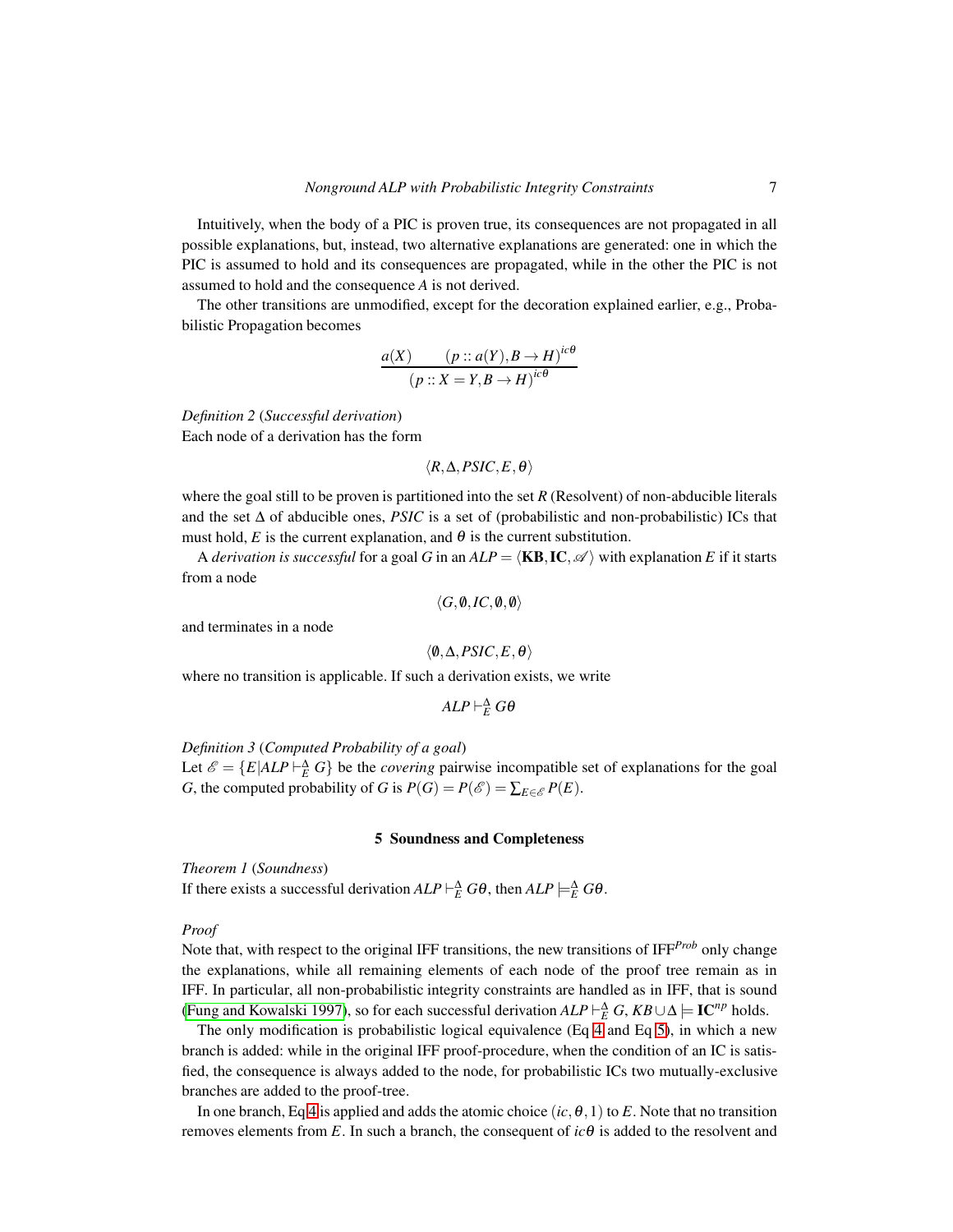all the following computation treats  $ic\theta$  as a non-probabilistic integrity constraint in IFF; this proves that for each  $(ic, \theta, 1)$  that is added to  $E, KB \cup \Delta \models ic\theta$ .

In the other branch, Eq [5](#page-5-1) is applied and the atomic choice  $(i, \theta, 0)$  is added to *E*. Notice that no transition can add an atomic choice  $(ic, \theta, k)$  to *E* if  $(ic, \theta, 0)$  was already in *E* (the set *E* is always consistent). This proves that  $(ic, \theta, 1)$  will not be added in the following part of the derivation to  $E$ .  $\square$ 

#### *Theorem 2* (*Completeness*)

If  $ALP \models_E^{\Delta} G\theta$  then there exists a successful derivation  $ALP \vdash_E^{\Delta'} G\theta$ , where  $\Delta' \subseteq \Delta$  and  $\forall (ic_i, \theta_j, 1) \in$  $E'$ ,  $(ic_i, \theta_j, 1) \in E$ .

## *Proof*

Suppose that  $ALP \models_{E_{*}}^{\Delta} G$ , i.e., there is a probabilistic abductive answer for a goal *G*, in an explanation *E*∗. We leverage on the completeness theorem of the IFF proof-procedure [\(Fung and Kowalski 1997\)](#page-15-5), crafting an IFF program in such a way that a IFF*Prob* derivation can be built with simple replacements of transitions from the IFF derivation.

Let  $IC(E_*^+$  $\mathcal{L}_{*}^{+}$ ) = {*ic<sub>i</sub>* $\theta$ <sub>j</sub>|(*ic<sub>i</sub>*, $\theta$ <sub>*j*</sub>, 1) ∈ *E*<sub>\*</sub>}; consider the (non-probabilistic)

$$
ALP_{\not p} = \langle \mathbf{KB}, (IC(E^+_{\ast}) \cup \top (\mathbf{IC}^p \setminus IC(E^+_{\ast})))|_{\not p} \cup \mathbf{IC}^{np}, \mathscr{A} \rangle
$$

where  $X|_{\mathcal{B}} = \{ic|p:: ic \in X\}$  strips the probability annotation from a set of probabilistic ICs *X* and  $\top$ (*X*) = {*Body* → *true*|*Body* → *Head* ∈ *X*} replaces the *Head* of a set of ICs with *true*; clearly the last operation produces implications that are tautologies, and are useless from a logical viewpoint, but that help us build the IFF*Prob* derivation.

From the completeness theorem of the IFF [\(Fung and Kowalski 1997\)](#page-15-5), we have that there exists an IFF derivation  $ALP_{\emptyset} \vdash^{\Delta'} G$  where  $\Delta' \subseteq \Delta$ . We build a successful IFF<sup>*Prob*</sup> derivation that mimics the IFF derivation, where Eq [4](#page-5-1) is applied to ICs in  $IC(E^+_{\ast})$ ∗ ), and in which Eq [5](#page-5-1) is applied to ICs in its complement,  $IC^p \setminus IC(E_*^+)$ .

In the IFF derivation, the logical equivalence Eq [3](#page-5-0) is possibly applied to  $\lceil (\mathbf{IC}^p \setminus IC(E_*^+)) \rceil_p;$ we substitute each application with the application of Eq [5.](#page-5-1) Such applications have no other consequences beside adding elements  $(ic_i, \theta_j, 0)$  to the *E* set, where  $ic_i\theta_j \in \mathbf{IC}^p \setminus IC(E^+_{*})$ .

Since IFF<sup>*Prob*</sup> may also have to apply propagation, unfolding and case analysis to the ICs in  $\mathbf{IC}^p\setminus IC(E_*^+$ <sup>+</sup>, adding the set  $\top$ (**IC**<sup>*p*</sup> \ *IC*(*E*<sup>+</sup>) <sup>++</sup>))|<sub>ø</sub> to the integrity constraints of the IFF program ensures that also the IFF derivation applies such transitions when necessary.

In the IFF derivation, the logical equivalence  $\frac{true \rightarrow A}{A}$  is (possibly) applied to ICs in  $IC(E^+_{\ast})$ ∗ )|6*p*. We substitute each application of Eq [3](#page-5-0) with the application of Eq [4.](#page-5-1) Note that Eq [4](#page-5-1) is applicable, because the set *E* is empty in the initial node, and the only transition that adds atomic choices of the type  $(ic_i, \theta_j, 0)$  to *E* is Eq [5,](#page-5-1) that adds only elements of  $\mathbf{IC}^p \setminus IC(E^+_{\ast})$ ∗ ). Clearly the result in the resolvent is the same as for the original IFF derivation, since both Eq [3](#page-5-0) and Eq [4](#page-5-1) add the consequence *A* of the implication to the resolvent. By construction, the set of atomic choices  $(ic_i, \theta_j, 1)$  added in this way to *E* is always a subset of *IC*( $E^+_*$ ∗ ).

#### 6 Implementation

## *6.1 Recap: CHR implementation of the*  $\mathscr{S}$ *CIFF proof-procedure*

<span id="page-7-0"></span>We implemented IFF<sup>*Prob*</sup> leveraging on the implementation of the  $\mathscr{S}$ CIFF proof-procedure.  $\mathscr{S}$ CIFF [\(Alberti et al. 2008\)](#page-14-2) is an extension of the IFF proof procedure [\(Fung and Kowalski 1997\)](#page-15-5)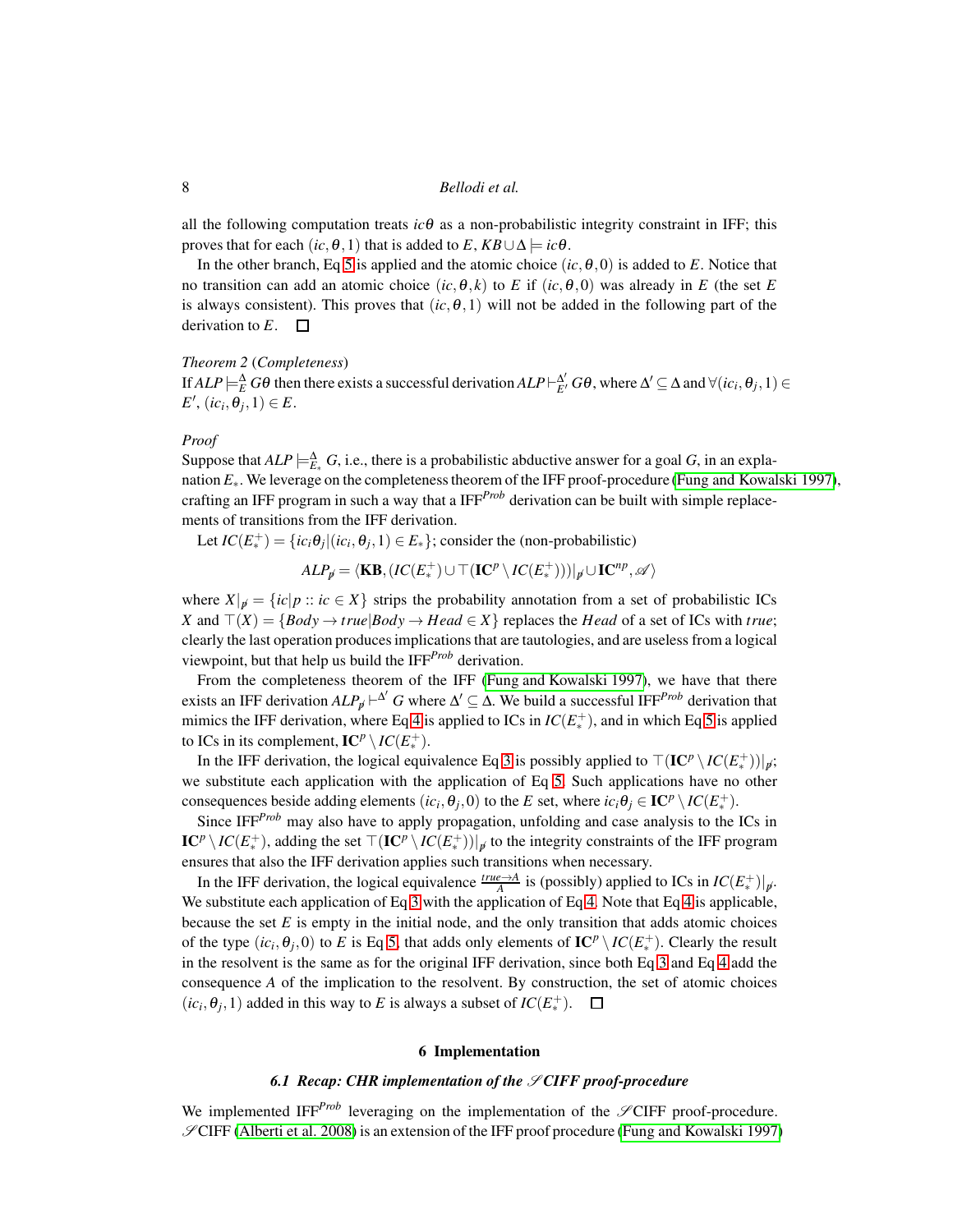that also features constraints (*à la* Constraint Logic Programming (CLP)) and universally quantified abducibles. In this work, we extend to the probabilistic case only the IFF sub-language and leave for future work the probabilistic extension of the other parts of  $\mathscr{S}ClFF$ .

The  $\mathscr{S}$ CIFF proof-procedure was implemented [\(Alberti et al. 2013\)](#page-14-3) in Constraint Handling Rules (CHR) (Frühwirth 2020). CHR is a rewriting system originally developed to implement new CLP constraint solvers, and then employed also as a language for a wide variety of applications. A set of atoms are declared as CHR constraints; according to the CLP operational semantics, when a CHR constraint is selected (e.g., during SLD-resolution), it is moved to a constraint store. CHR rules transform the constraint store, hopefully simplifying it. There exist two main types of CHR rules: *propagation* and *simplification* rules.

A *Propagation* rule has the form

$$
c_1, c_2, \ldots, c_n \Rightarrow Guard|Body
$$

where *c*1,...,*c<sup>n</sup>* are CHR constraints, *Guard* and *Body* are Prolog goals. The meaning is that *Body* is a logical consequence of the conjunction  $c_1 \wedge \cdots \wedge c_n$  provided that *Guard* is true. Operationally, when the set of constraints  $c_1, \ldots, c_n$  are in the constraint store, the guard is evaluated; in case it is true, the *Body* is executed.

A *Simplification* rule has the form

 $c_1, c_2, \ldots, c_n \Leftrightarrow$  *Guard* | *Body* 

Its declarative reading is that *Body* is equivalent to the conjunction  $c_1 \wedge \cdots \wedge c_n$  provided that *Guard* is true. Operationally, when the set of constraints  $c_1, \ldots, c_n$  is in the store, and the guard is true, the constraints  $c_1, \ldots, c_n$  are removed from the store and the *Body* is executed.

In the  $\mathscr{S}$ CIFF implementation, each abducible atom  $\alpha$  (X) is mapped to a CHR constraint abd(a(X)), and each IC  $Body \rightarrow Head$  is mapped to a CHR constraint ic(Body, Head). Each transition in the operational semantics is mapped to a CHR rule. For example, transition *propagation* is mapped to the CHR simplification rule (CHR expert readers will actually recognize it as a simpagation rule)

$$
abd(A), ic([abd(B)|T], H) \Leftrightarrow abd(A), ic([A = B|T], H),
$$

and transition *case analysis* is mapped to

$$
ic([A = B|T], H) \Leftrightarrow A = B, ic(T, H); A \neq B
$$

where the semicolon is Prolog's OR and  $\neq$  is a dis-unification constraint. Logical equivalence  $\frac{true \rightarrow G}{G}$  is mapped to the simplification rule

<span id="page-8-0"></span>
$$
ic([\cdot], Head) \Leftrightarrow Head. \tag{6}
$$

# *6.2 Implementation of IFFProb*

In order to implement probabilistic reasoning, we add a new CHR constraint that represents the current explanation: *expl*(*E*,*P*)

means that, in the current derivation branch, the explanation is *E*, and has probability *P*. The *E* parameter is a collection (e.g., list) of triples (
$$
ic_i
$$
,  $\theta_j$ ,  $k$ ), holding the integrity constraint  $ic_i$ , the substitution that made its body true,  $\theta_j$ , and the integer *k* representing a Boolean value explaining whether  $ic_i\theta_j$  belongs to *E* or not.

The CHR constraint representing ICs now requires additional information for probabilistic ICs: unsurprisingly the probability *P* needs to be added to the parameters, and also the original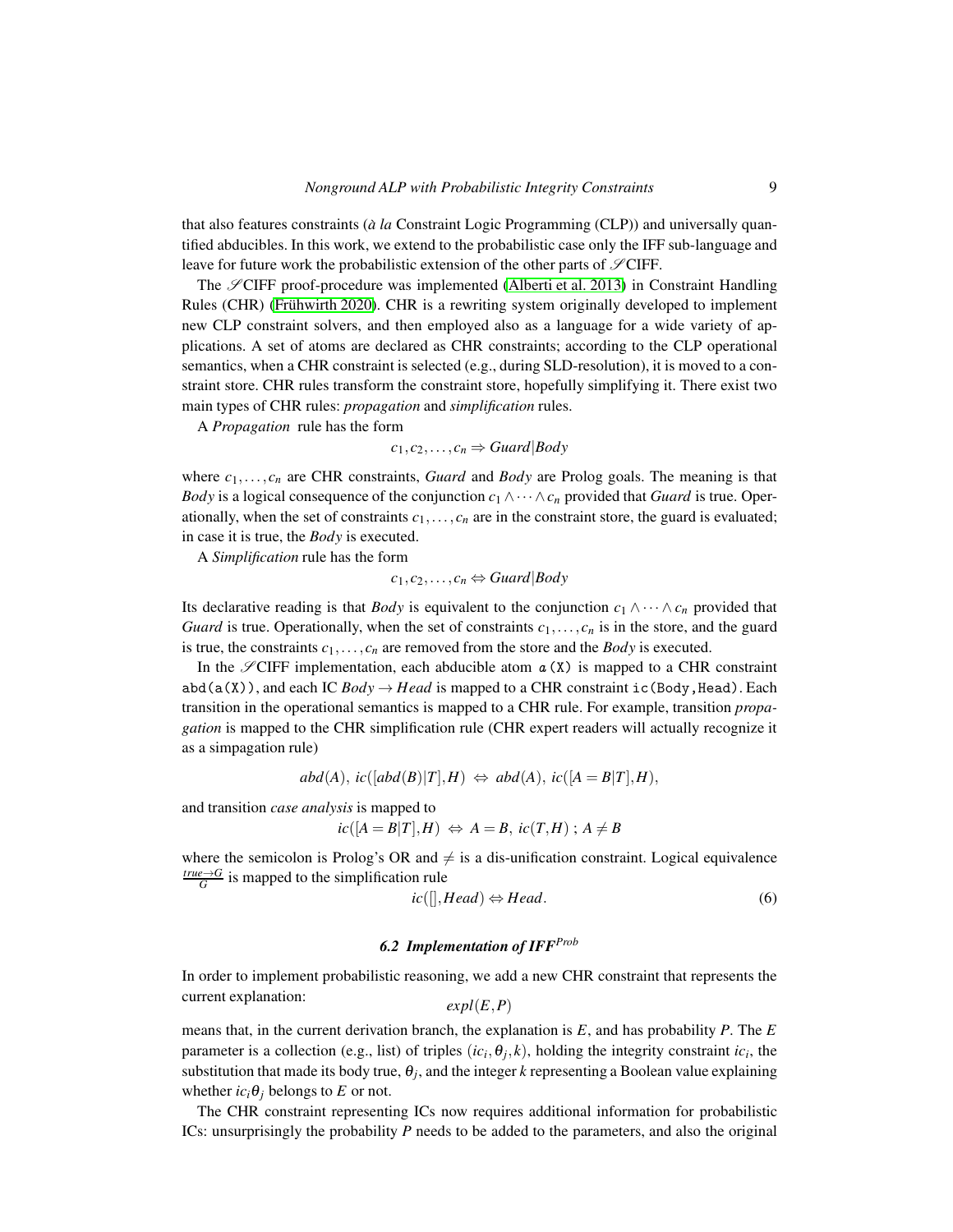1:  $ic([[,Head,ic_iθ_j, P_{ic}), expI(E, P_E)$  ⇔ 2:  $(i c_i, \theta_j, ) \in E$ , 3: *expl*(*E*,*PE*) 4: ;  $\left( i \, c_i, \theta_j, \_\right) \notin E$ , 5:  $(\exp\{E \cup \{(ic_i, \theta_j, 1)\}, P_E P_{ic}),$ 6: *Head* 7:  $\qquad ; \quad expl(E \cup \{(ic_i, \theta_j, 0)\}, P_E(1 - P_{ic}))$ 8: ) 9: ).

Fig. 1: Implementation of the probabilistic logical equivalence rule in CHR.

version  $ic_i$  of the integrity constraint together with the  $\theta_i$  substitution that binds the variables in the body is stored. The new CHR constraint representing a probabilistic implication is  $ic(Body, Head, ic_i\theta_j, P).$ 

We extend the logical equivalence rule  $\frac{true \rightarrow A}{A}$  according to the new operational semantics (Figure [1\)](#page-9-0). Such logical equivalence is applied when (due to successive applications of other transitions) the body of an integrity constraint  $ic_i$  is proven true, for a given substitution  $\theta_j$  of the variables in the body. Simplification rule [6](#page-8-0) is extended to consider three cases in disjunction. In the first (line [2\)](#page-9-0), it is imposed that  $ic_i\theta_j$  belongs to the current explanation (i.e., a unification is imposed such that  $ic_i\theta_j$  unifies with at least one member of the explanation, similarly to the member predicate in standard Prolog); in such a case, the *ic* has already been propagated with exactly the same substitution, so there is no need to re-propagate its consequences, nor to change the current explanation and its probability. Otherwise (line [4\)](#page-9-0), it is imposed that  $ic_i\theta_j$  does not belong to the current explanation (i.e., a dis-unification constraint is imposed between  $ic_i\theta_i$  and all members of the explanation). In such a case, two alternative branches are opened, i.e., one in which we consider an explanation that includes the integrity constraint  $ic_i\theta_i$  (line [5\)](#page-9-0) and one in which  $ic_i\theta_j$  is considered removed (line [7\)](#page-9-0).

## *6.3 Computation of the Probability of Goals*

The IFF<sup>*Prob*</sup>proof-procedure returns the covering set  $\mathscr E$  of all the explanations  $expl/2$  for a goal *G*. As seen in Definition [3,](#page-6-1) if  $\mathscr E$  is also pairwise incompatible, then  $P(G) = P(\mathscr E)$ . However, a covering set of explanations  $\mathscr E$  for a goal G is not guaranteed to be pairwise incompatible.

Thus, we associate a Boolean random variable  $X_{ij}$  to each instance of PIC  $ic_i\theta_j$ . In this way, an atomic choice  $(ic_i, \theta_j, 1)$  corresponds to  $X_{ij}$  assuming value *true*. The variables  $X =$  $\{X_{ij} | (ic_i, \theta_j, k) \in E, E \in \mathcal{E}\}\$  are pairwise independent and the probability that  $X_{ij}$  takes value 1 is *pi* , the probability associated with the *i*-th PIC.

Given a covering set of explanations  $\mathscr E$  for a query *G*, each world where the query is true corresponds to an assignment of X for which the following Boolean function takes value 1:

$$
f_{\mathscr{E}}(\mathbf{X}) = \bigvee_{E \in \mathscr{E}} \bigwedge_{(ic_i, \theta_j, 1) \in E} X_{ij} \bigwedge_{(ic_i, \theta_j, 0) \in E} \overline{X_{ij}} \tag{7}
$$

Thus, we can compute the probability of *G* by computing the probability that  $f_{\mathscr{E}}(\mathbf{X})$  takes value 1. This formula is in Disjunctive Normal Form (DNF) but we cannot compute  $P(f_{\mathscr{E}}(\mathbf{X}))$  by summing the probability of each individual explanation because the different explanations may not be mutually disjoint. To solve the problem, we can apply knowledge compilation to the propositional formula  $f_{\mathscr{E}}(\mathbf{X})$  (Darwiche and Marquis 2002) in order to translate it into a target

<span id="page-9-0"></span>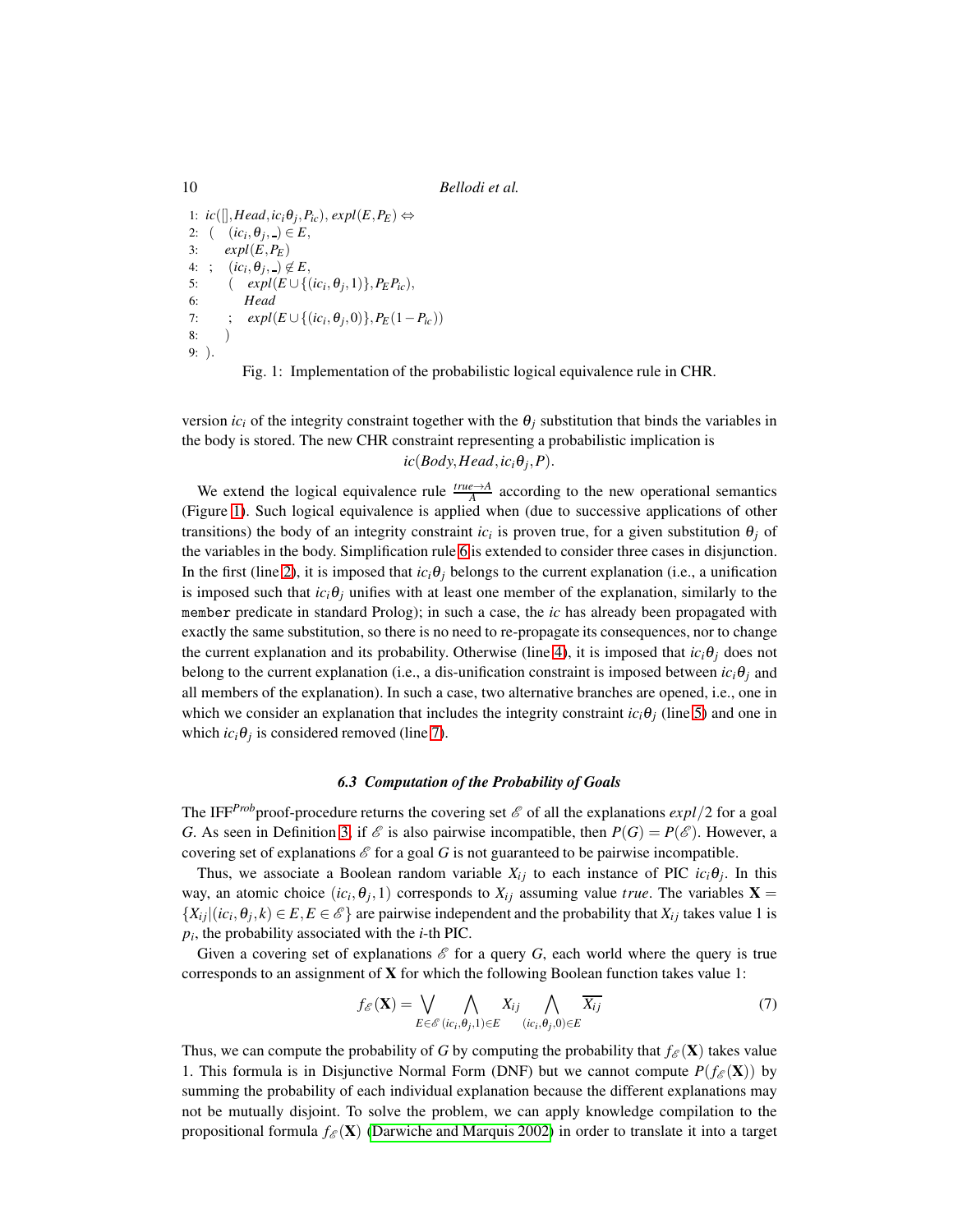<span id="page-10-1"></span>

language that allows the computation of the probability in polynomial time. A target language that was found to give good performances is the one of Boolean Decision Diagrams (BDDs).

A BDD for a function of Boolean variables is a rooted graph that has one level for each Boolean variable. A node *n* in a BDD has two children: one corresponding to the 1 value of the variable associated with *n*, indicated with  $child_1(n)$ , and one corresponding to the 0 value of the variable, indicated with  $child_0(n)$ . The leaves store either 0 or 1. Given values for all the variables, a BDD can be used to compute the value of the formula by traversing the graph starting from the root, following the edges corresponding to the variables values and returning the value associated to the leaf that is reached. For instance, Figure [2](#page-10-1) shows a BDD for the function  $f(X) = (X_{11} \wedge X_{21}) \vee (X_{12} \wedge X_{21})$ . A BDD performs a Shannon expansion of the Boolean formula  $f_{\mathscr{E}}(\mathbf{X})$ , so that if *X* is the variable associated to the root level of a BDD, the formula  $f_{\mathscr{E}}(\mathbf{X})$  can be represented as  $f_{\mathscr{E}}(\mathbf{X}) = X \wedge f_{\mathscr{E}}^X(\mathbf{X}) \vee \overline{X} \wedge f_{\mathscr{E}}^{\overline{X}}(\mathbf{X})$  where  $f_{\mathscr{E}}^X(\mathbf{X})$  (respectively,  $f_{\mathscr{E}}^{\overline{X}}(\mathbf{X})$ ) is the formula obtained by  $f_{\mathscr{E}}(\mathbf{X})$  by setting *X* to 1 (resp., 0). Now the two disjuncts are mutually exclusive and the probability of  $f_{\mathscr{E}}(\mathbf{X})$  can be computed as  $P(f_{\mathscr{E}}(\mathbf{X})) = P(X)P(f_{\mathscr{E}}^X(\mathbf{X})) + (1 - \mathbb{E}(\mathbf{X}))$  $P(X)$ ) $P(f_{\mathscr{E}}^{\overline{X}}(X))$ . Figure [3](#page-10-1) shows the function PROB that implements the dynamic programming algorithm of (De Raedt et al. 2007) for computing the probability of a formula encoded as a BDD.

#### 7 Application examples

<span id="page-10-0"></span>We can now show how probabilities are computed in the running example; we then show a second example taken from the literature, to show the versatility of our approach.

#### *Example 1* (*Continued*)

Here  $IC^p = \{ic'_1\}$  $IC^p = \{ic'_1\}$  $IC^p = \{ic'_1\}$ ,  $IC^{np} = \emptyset$  and the set of abducible predicates is  $\mathscr{A} = \{\text{enter/2}, \text{killed/2}\},$ since they are not known.

Two atoms may make the body of  $ic'_1$  $ic'_1$  true, one stating that husband has the keys of house1 and the other stating that he holds the keys of house2; these will correspond to the substitutions  $\theta_1 = \{P/husband, H/house1\}$  and  $\theta_2 = \{P/husband, H/house2\}$ . For each instantiation that makes the body true, exactly one of the two transitions in Eq. [4](#page-5-1) and [5](#page-5-1) is applicable. In this way, four explanations are generated in alternative branches:  $E_1 = \{(ic'_1, \theta_1, 1), (ic'_1, \theta_2, 1)\}$  $E_1 = \{(ic'_1, \theta_1, 1), (ic'_1, \theta_2, 1)\}$  $E_1 = \{(ic'_1, \theta_1, 1), (ic'_1, \theta_2, 1)\}$  with  $P(E_1) = 0.7^2 = 0.49, E_2 = \{(ic'_1, \theta_1, 1), (ic'_1, \theta_2, 0)\}$  $P(E_1) = 0.7^2 = 0.49, E_2 = \{(ic'_1, \theta_1, 1), (ic'_1, \theta_2, 0)\}$  $P(E_1) = 0.7^2 = 0.49, E_2 = \{(ic'_1, \theta_1, 1), (ic'_1, \theta_2, 0)\}$  with  $P(E_2) = 0.7 \cdot (1 - 0.7) = 0.21, E_3 =$  $\{(ic'_1, \theta_1, 0), (ic'_1, \theta_2, 1)\}$  $\{(ic'_1, \theta_1, 0), (ic'_1, \theta_2, 1)\}$  $\{(ic'_1, \theta_1, 0), (ic'_1, \theta_2, 1)\}$  with  $P(E_3) = (1 - 0.7) \cdot 0.7 = 0.21$  and  $E_4 = \{(ic'_1, \{P/X, H/house1\}, 0),$  $(ic'_1, {P/X, H/house2}, 0)$  $(ic'_1, {P/X, H/house2}, 0)$  $(ic'_1, {P/X, H/house2}, 0)$ } with  $P(E_4) = (1 - 0.7)^2 = 0.09$ .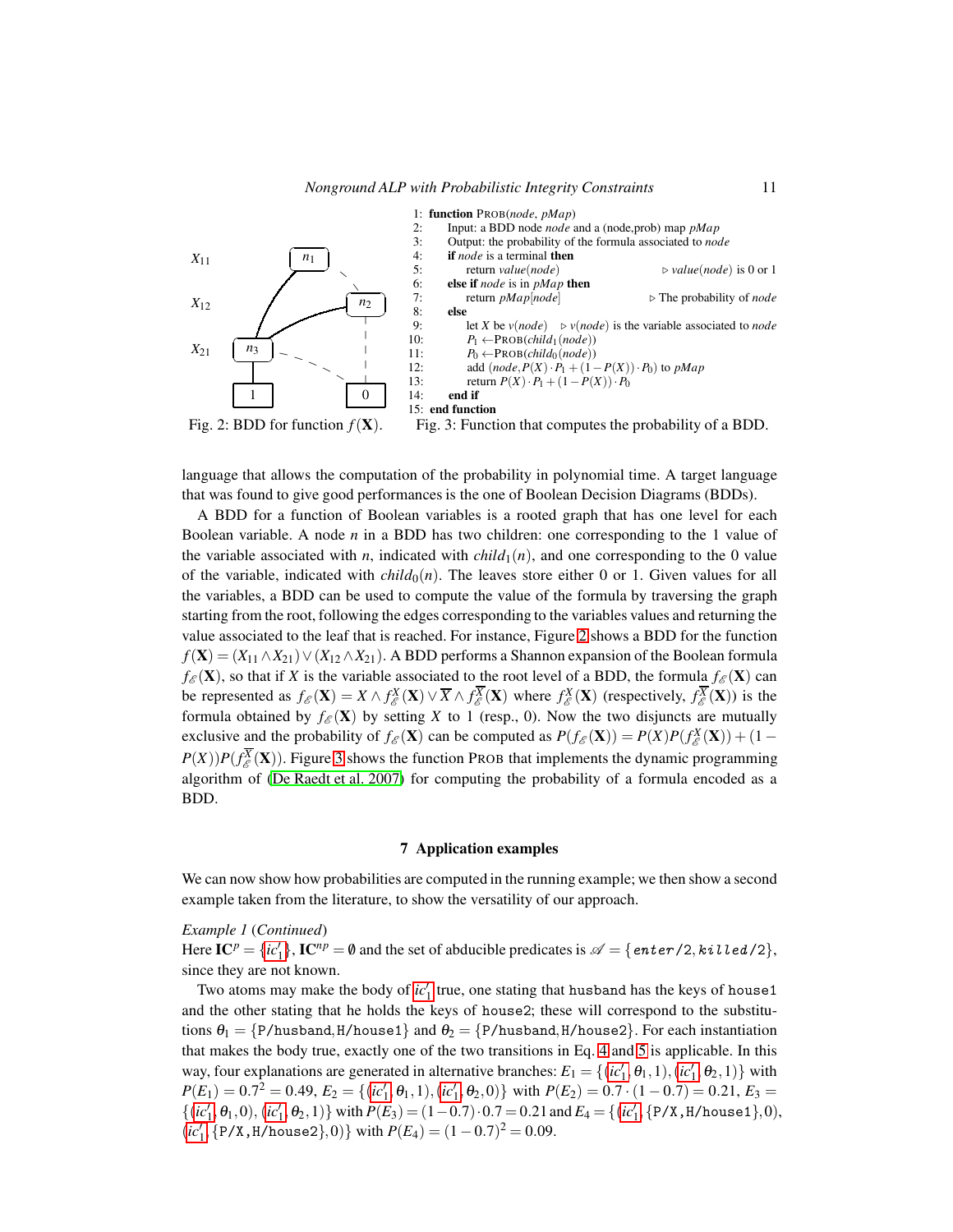The sets of explanations where the goal is true are:

- $\mathscr{E}_1 = \{E_1, E_2, E_3\}$  with probability  $P(\mathscr{E}_1) = \sum_{i=1}^3 P(E_i) = 0.91$ , probabilistic abductive answer  $\Delta = \{enter$  (husband,house1),enter (husband,house2), killed (husband,woman)} and  $\theta =$ {M/husband}. This solution (the most likely) states that the husband was the killer with a chance of 91%. Explanation  $E_1$  indicates that the goal is true (the husband was the killer) if the husband had entered both houses since he had the keys for both. The second and third explanations represent the fact that one instantiation of the PIC is not considered, so with probability 0.3 one can enter a house even if (s)he does not have the keys.
- $\mathscr{E}_2 = \{E_4\}$  with  $P(\mathscr{E}_2) = P(E_4) = (1 0.7)^2 = 0.09$ ; note that both instances of *[ic](#page-4-1)*<sup>'</sup><sub>1</sub> are relaxed  $(k = 0)$  so the complement of 0.7 must be used. In this case the probabilistic abductive answer is  $(\Delta, \theta) = (\{enter(M, house1), enter(M, house2), killed(M,woman), \emptyset).$  This solution (much less probable) states that some unknown person entered the two houses and committed the murder with a chance of 9%.

IFF*Prob* provided two reasonable explanations. In particular, the second abductive explanation, obtained through non-ground abductive reasoning, is that some person, unknown to the knowledge base, could have perpetrated the murder. It is interesting to know that this is exactly the explanation suggested by the husband during the trial: he pleaded not guilty and suggested that some other person could have entered his house, killed the woman, and carried the pillow to the second house. Although logically possible, such explanation was considered unlikely by the judges, that sentenced the husband guilty. Nevertheless, as a human brain was able to hypothesize the existence of an external person entering both houses and killing the victim, also the IFF*Prob* proof-procedure was able to produce such hypothesis. And as a human brain judged such hypothesis unrealistic, also the proof-procedure assigned it a low probability. Of course, this is a simplification of all the evidence collected during the trial, that we cannot report here due to lack of space.

It is also interesting to vary the probability *q* associated with  $ic'_1$  $ic'_1$  to see when  $\mathscr{E}_2$  becomes the most probable explanation. Now the probabilities are:  $P(E_1) = q^2$ ,  $P(E_2) = q \cdot (1 - q)$ ,  $P(E_3) =$ *q* · (1−*q*) and *P*(*E*<sub>4</sub>) = (1−*q*)<sup>2</sup>. In order to have *P*(*E*<sub>1</sub>) + *P*(*E*<sub>2</sub>) + *P*(*E*<sub>3</sub>) < *P*(*E*<sub>4</sub>), it must be that  $q < 1 - \frac{\sqrt{2}}{2} \simeq 0.293.$ 

## *Example 2*

Christiansen (2008) proposes an example of power supply network diagnosis (here adapted to IFF*Prob* syntax); a power plant pp provides electricity to a few villages v*<sup>i</sup>* through directed wires w*i* . The network structure is described by a set of edge/3 facts (please refer to the figure of the network in Section 7.1 in (Christiansen 2008)):

```
edge (w1, pp, n1). edge (w4, n3, v3). edge (w7, n3, v2).
edge (w2, n1, n2). edge (w5, n1, n4). edge (w8, n4, v4).
edge (w3, n2, n3).      edge (w6, n2, v1).    edge (w9, n4, v5).
```
The fact that a given point (the power plant, a node or a village) in the network has no electricity is described in (Christiansen 2008) by means of the hasnopower/1 predicate.

```
hasnopower (pp) \leftarrow down (pp).
hasnopower (N2) \leftarrow edge (W, _-, N2), down (W).
hasnopower (N2) \leftarrow edge (\_,M1,N2), hasnopower (N1).
```
while the opposite situation is described by: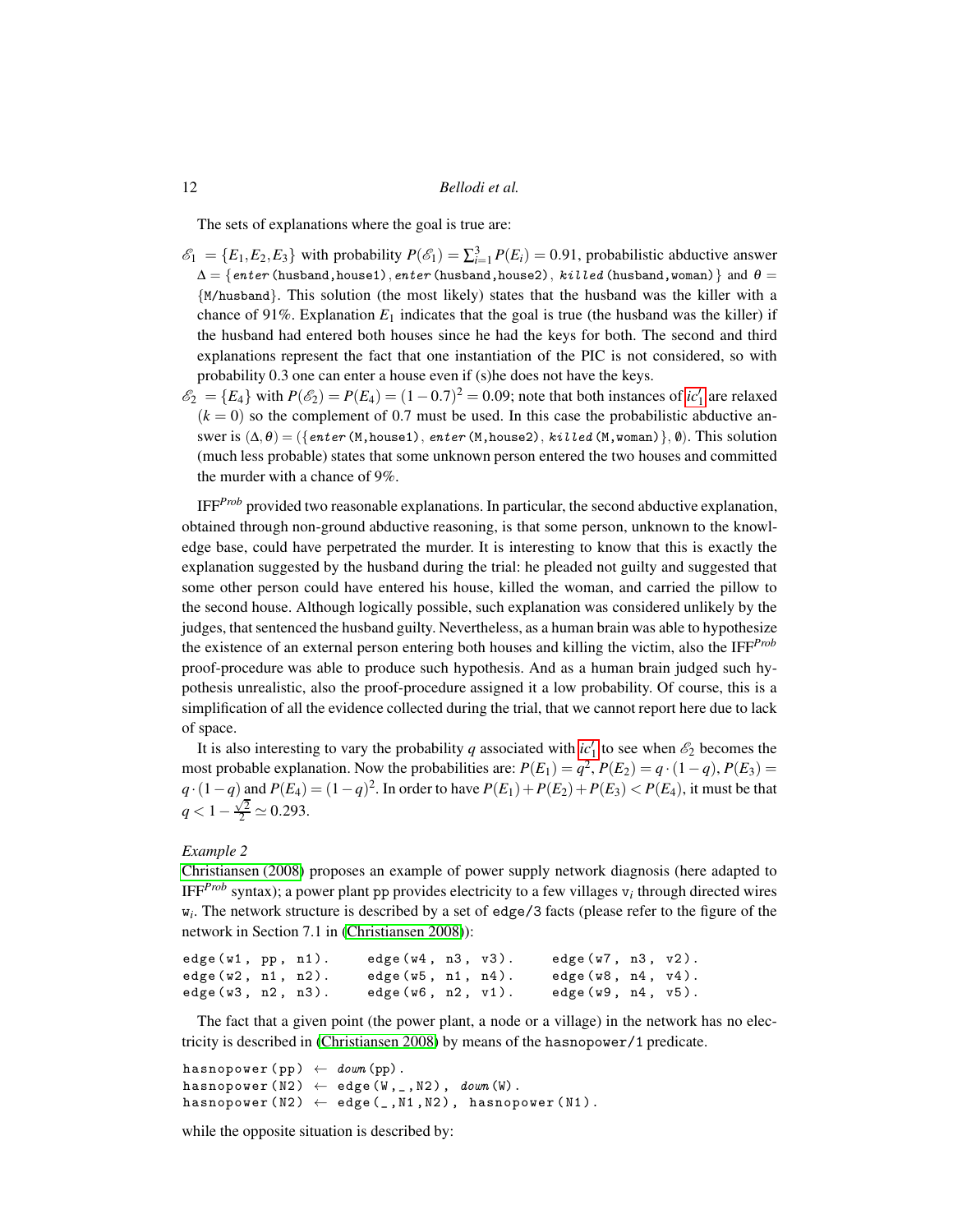haspower (pp)  $\leftarrow up$  (pp).  $haspower(N2) \leftarrow edge(W, N1, N2), wp(W), haspower(N1).$ 

The clauses and facts mentioned above represent the KB of the IFF*Prob* program. In the proofprocedure by Christiansen (2008), probabilities are associated to abducible atoms, and he defines the abducibles  $up/1$  with probabilities 0.9 (every instance of  $up(X)$  has the same probability) and  $down/1$  with 0.1. As noted earlier, in IFF<sup>*Prob*</sup> we can use PICs to associate probabilities to single abducibles, using the complementary probability:

 $ic_1 = 0.1::up(X) \rightarrow false$ .  $ic_2 = 0.9::down(X) \rightarrow false$ .

Finally, the program in (Christiansen 2008) also includes one IC to state that no node may be up and down at the same time:

$$
ic_3 = up(X) \land down(X) \rightarrow false.
$$

Here  $IC^p = {ic_1, ic_2}$ ,  $IC^{np} = {ic_3}$  and the set of abducible predicates is  $\mathscr{A} = {up/1, down/1}.$ Given the goal:

```
G = hasnopower (v1), hasnopower (v2), hasnopower (v3),
    hasnopower (v4), hasnopower (v5)
```
 $P(G) = 0.199695$  is returned as the probability that no village has electricity, as the sum of the probability of the worlds where the goal is true, throughout the application of function PROB of Fig. [3.](#page-10-1) In total, 1600 worlds are found, corresponding to the different combinations of failures of wires/power plant. As also computed by Christiansen (2008), the two most probable worlds have both probability 0.1 and are respectively identified by the explanations:

 $E_1 = \{(ic_2, X/\text{pp}, 0)\}\$  having probability  $P(E_1) = (1 - 0.9) = 0.1$ ; the complement of 0.9 is taken as  $ic_2$  with substitution  $\theta_1 = \{X/pp\}$  (i.e., *down* (pp)  $\rightarrow$  false.) is not included  $(k = 0)$ . The probabilistic abductive answer is  $(\Delta, \theta) = (\{down{down{ (pp) }}, \theta_1);$ 

 $E_2 = \{(ic_2, X/w1, 0)\}\$  having probability  $P(E_2) = (1-0.9) = 0.1$ ; here  $ic_2$  with substitution  $\theta_2 =$  $\{X/w1\}$  is not included. The probabilistic abductive answer is  $(\Delta, \theta) = (\{\text{down}(w1)\}, \theta_2)$ .

 $E_1$  indicates that the goal is true (no village receives power) if the power plant is down with probability 0.1, while  $E_2$  if the main wire  $(w1)$  is down with probability 0.1.

#### 8 Experiments

<span id="page-12-0"></span>To test how our approach reacts with an increasing number of worlds, given an integer  $n \geq 1$ , we considered the ALP containing the following ICs for  $1 \le i \le n$ :

$$
0.6::b_{i-1}(X) \rightarrow p_i(X) \land q_i(X).
$$
  
\n
$$
0.6::p_i(X) \rightarrow b_i(X).
$$
  
\n
$$
0.6::q_i(X) \rightarrow b_i(X).
$$

where  $b_i(X)$ ,  $p_i(X)$ , and  $q_i(X)$  are abducibles for all *i*. For the test purpose, we built 12 ALPs of increasing size containing the above ICs for *i* varying from 1 to *n*, with  $n \in \{1, 2, 3, \ldots, 11, 12\}$ .

These ALPs present a number of worlds that grows exponentially with *n*. This is due to the fact that  $p_{i+1}(X)$  and  $q_{i+1}(X)$  are needed to abduce  $b_i(X)$ .  $p_{i+1}(X)$  and  $q_{i+1}(X)$  can either both be true, or one true while the other must be abduced, or both must be abduced. In turn, to abduce  $p_{i+1}(X)$  or  $q_{i+1}(X)$ , one must use  $b_{i+1}(X)$ , which may be already abduced or may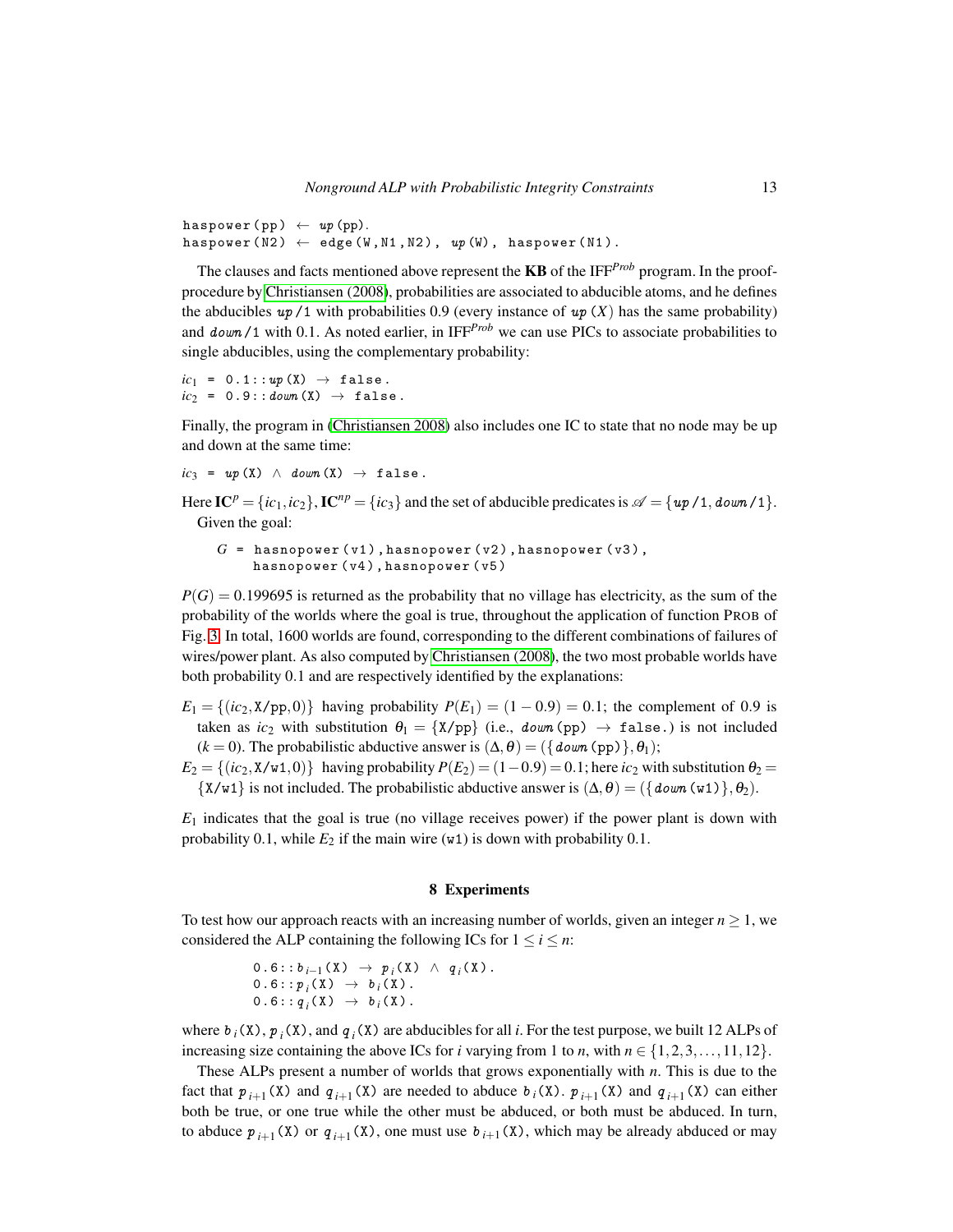<span id="page-13-1"></span>Table 1: Average running time (in seconds) on 5 executions of the IFF<sup>*Prob*</sup> proof-procedure and the  $\pm$  the standard deviation. ALP size indicates the value *n* takes in each ALP, i.e., it defines the range  $1 \le i \le n$ . OM means Out of Memory.

| ALP size $(n)$ | N. Worlds | Time (s) $\pm$ Std. dev. |
|----------------|-----------|--------------------------|
|                | 5         | $0.00133 + 0.00003$      |
| 2              | 17        | $0.00387 \pm 0.00001$    |
| 3              | 53        | $0.01228 + 0.00003$      |
| 4              | 161       | $0.04042 + 0.00013$      |
| 5              | 485       | $0.13582 + 0.00059$      |
| 6              | 1457      | $0.45903 + 0.45903$      |
| 7              | 4 3 7 3   | $1.91763 + 0.01396$      |
| 8              | 13 121    | $6.32130 + 0.02730$      |
| 9              | 39 365    | $21.51733 + 0.06072$     |
| 10             | 118 097   | $73.78656 + 0.29424$     |
| 11             | 354 293   | $333.90058 + 0.78041$    |
| 12.            | 1 062 881 | DМ                       |
|                |           |                          |

possibly have to be abduced. These possible cases must be considered for all values assumed by *i*, creating an exponential number of possible ways to prove  $b_i(X)$ .

For the test, we compute the probability of the goal  $G = b_0(X)$ . To compute the running time, we ran the IFF<sup>*Prob*</sup> proof procedure 5 times w.r.t. each ALP built and we computed the average running time with its standard deviation. All the tests have been performed on a Linux machine equipped with IBM<sup>©</sup> POWER9<sup>TM</sup> AC922 at 2.6(3.1)GHz, with 256 GB of RAM. We allowed a maximum of 100 GB for the Prolog stack, necessary to hold the worlds and the information about the choice points for the ALPs with  $i > 11$ .

Table [1](#page-13-1) shows, for each ALP, the number of found worlds and the average running time in seconds to compute the probability of the goal  $\pm$  the standard deviation. The value OM represents the fact that the proof-procedure went out of the available stack due to the high number of worlds and choice points to maintain in memory. As one can see, our approach is able to manage very high number of worlds within 1 minute.

## 9 Related work

<span id="page-13-0"></span>Some works explicitly addressed probabilistic abductive reasoning: [Turliuc et al. \(2013\)](#page-15-8) rank explanations in terms of probabilities and investigate the role of integrity constraints. They define a probability distribution over the truth values of each (ground) abducible, while we set probabilities on integrity constraints. SOLAR (Inoue et al. 2009) is a system for abductive inference that applies an Expectation Maximization (EM) algorithm for evaluating hypotheses obtained from the process of hypothesis generation. After generating all minimal explanations, the EM algorithm, working on BDDs, is used to assign probabilities to atoms in explanations. Finally, SOLAR computes the probability of each hypothesis to find the most probable one. EM is also used by Raghavan (2011), who considers Bayesian Logic Programs (BLPs), and by [Kate and Mooney \(2009\)](#page-15-7), who consider Markov Logic Networks (MLNs). EM is exploited to learn the parameters associated with the model.

Differently, Poole (1993) considers Bayesian networks but focuses on the definition of the language instead of the combination of abductive proof-procedures and statistical learning. Moreover, it imposes assumptions on the type of constraints in order to simplify the procedure.

[Arvanitis et al. \(2006\)](#page-14-0) consider Stochastic Logic Programs(SLPs), where abductive reasoning is done by reversing deduction, i.e., reversing the flow of the proof-procedure. However, this may return wrong conclusions without imposing *ad hoc* constraints in the program.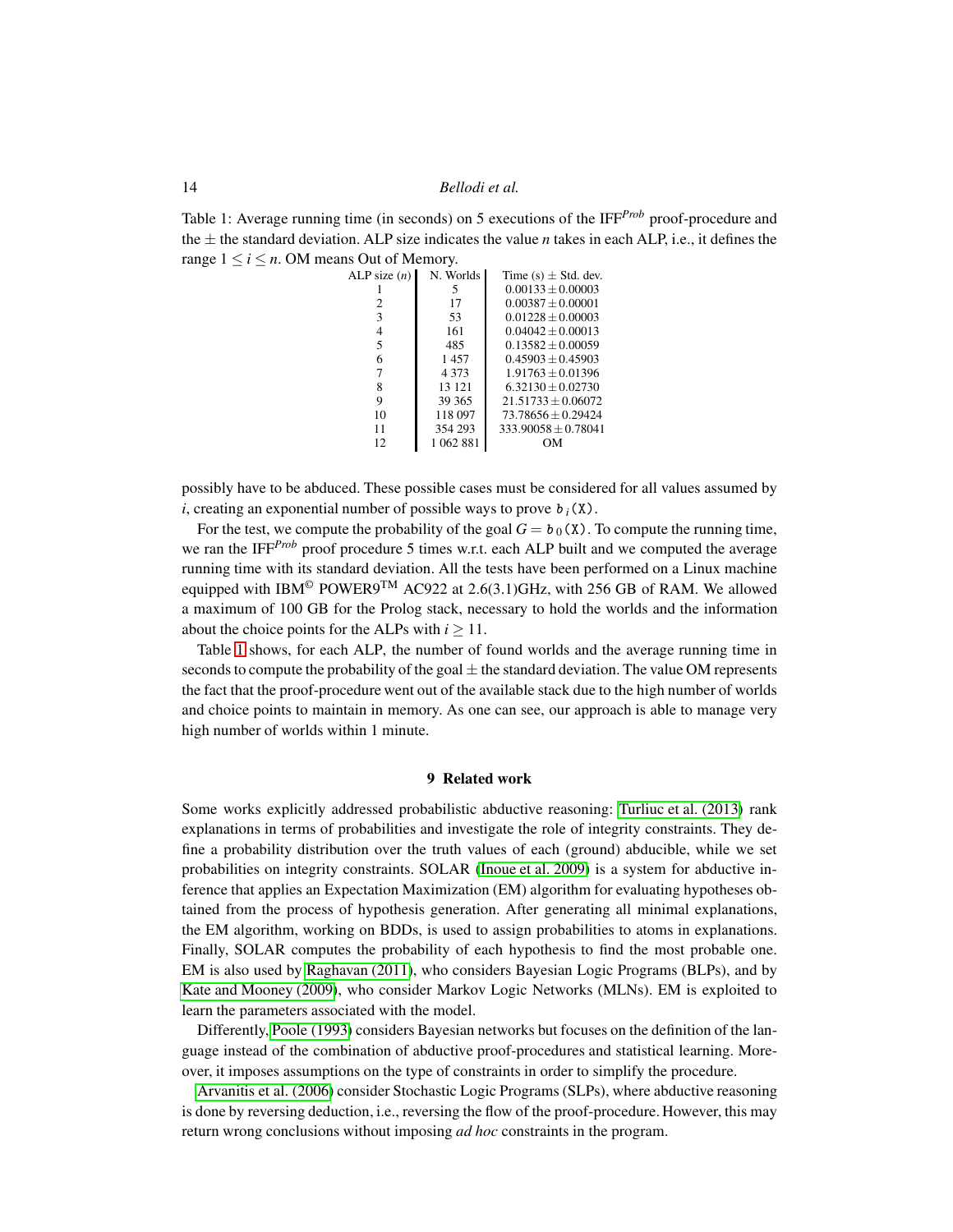Rotella and Ferilli (2013) define new types of probabilistic constraints to guide the search of explanations that are consistent with the constraints, by giving priority to explanations having higher probability to be true. However, all these approaches do not allow non-ground abduction. We refer to [\(De Raedt and Kersting 2008\)](#page-15-0) for a description of BLPs, MLNs, and SLPs.

Abduction is also used in machine learning. For example in [\(Muggleton et al. 2015\)](#page-15-11), it is used to perform predicate invention and recursive generalisations with respect to a meta-interpreter. In this case, however, values for predicate variables rather than values for first order variables are abduced. More recently, [\(Dai and Muggleton 2021\)](#page-15-12) proposed to use abduction to infer constraints for learning problems but do not consider existential variables.

Christiansen (2008) also implements probabilistic non-ground abduction in CHR; the main difference with our work is that in his work probabilities are associated with abducibles, while in our work they are associated with integrity constraints. The integrity constraints in his proofprocedure are more limited in syntax, since they can only accommodate abducible predicates and are in the form of denials, while in IFF they can include all types of atoms, and are in the form of implications, with disjunctions in the head. Due to the syntactic restrictions on integrity constraints, only a limited form of negation is possible, while in IFF sound negation can be applied to both abducible and defined atoms. Differently from our solution, Christiansen adopts a best-first search scheme, in which branches with higher probability are explored before the branches with lower probability; while the exact probability is only known at the end of the whole search, at each found solution a lower bound is obtained, and it gets more precise as new solutions are found. On the other hand, a best-first search has higher memory requirements than a depth-first search.

#### 10 Conclusions

<span id="page-14-1"></span>We presented a probabilistic abductive logic programming language able to perform abductive reasoning with variables, and probabilities attached to constraints. The need to have probabilistic integrity constraints comes from probabilistic reasoning with many real-life applications, and such integrity constraints may be learned from available data [\(Riguzzi et al. 2020\)](#page-15-6). We showed two examples on different domains of abductive reasoning with probabilities in action, showing the usefulness of non-ground abduction and that our language can also tackle problems with probabilities attached to abducibles. Soundness and completeness of the devised proof-procedure have been shown.

Future work concerns considering non-ground probabilities, i.e., variable probabilities attached to integrity constraints and its CHR implementation, as well as probabilistic clauses in the KB, and CLP constraints.

#### References

- <span id="page-14-2"></span>ALBERTI, M., CHESANI, F., GAVANELLI, M., LAMMA, E., MELLO, P., AND TORRONI, P. 2008. Verifiable agent interaction in abductive logic programming: The SCIFF framework. *ACM Trans. Comput. Log. 9,* 4, 29:1–29:43.
- <span id="page-14-3"></span>ALBERTI, M., GAVANELLI, M., AND LAMMA, E. 2013. The CHR-based implementation of the SCIFF abductive system. *Fundamenta Informaticae 124,* 4, 365–381.
- <span id="page-14-0"></span>ARVANITIS, A., MUGGLETON, S. H., CHEN, J., AND WATANABE, H. 2006. Abduction with stochastic logic programs based on a possible worlds semantics. In *Short Paper Proceedings of the 16th International Conference on Inductive Logic Programming (ILP 2006)*.